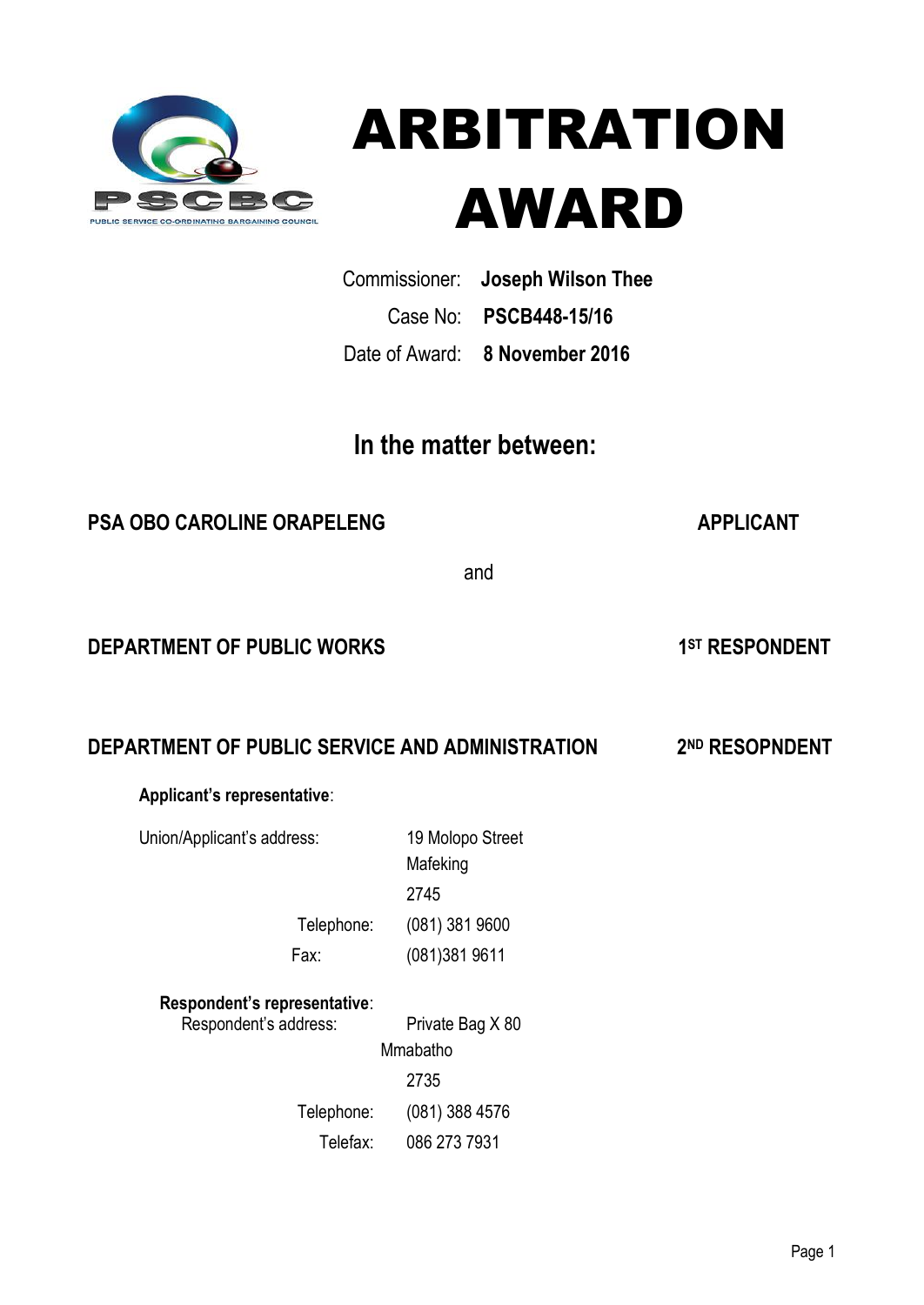#### **DETAILS OF HEARING AND REPRESENTATION**

- 1. This is the award in the matter between Caroline Orapeleng, the employee and the Department of Public Works, the employer.
- 2. For convenience sake I will refer to the employee as the Applicant and to the employer as the Respondent.
- 3. The arbitration hearing was held under the auspices of the PSCBC in terms of Section 24 of the Labour Relations Act, as amended ('the Act") and the award will be issued in terms of Section 138(7) of the Act.
- 4. The arbitration hearing took place on 13 September 2016 at the Department of Public Works and Department of Public Service and Administration (DPSA) in Mmbatho.
- 5. The Applicant was present and was represented by Mr. Dickson from PSA.
- 6. The Respondent was represented by its Employee Relations Manager Mr Masilo Rakgoale.
- 7. The proceedings were digitally recorded and conducted in English.
- 8. Both parties submitted their respective bundle of documents at the commencement of the proceedings. The documents were accepted for what it purports to be what it is except for the issues in dispute. Parties further requested not to lead any evidence but to make an opening statement and to submit written Heads of Argument by 20 September 2016.

#### **ISSUE TO BE DECIDED**

9. I must decide whether or not the Respondent is in breach of Resolution 3 of 2009. The Applicant requested to be upgraded.

#### **BACKGROUND TO THE DISPUTE**

10. The Applicant is currently employed as a HR Admin Clerk at Salary Level 6. On 24 July 2009 Resolution 3 of 2009 in respect of an agreement on a revised salary structure for employees on salary levels 1-12 not covered by an occupational specific dispensation and to introduce a career pathing model and grade progression for identified salary levels.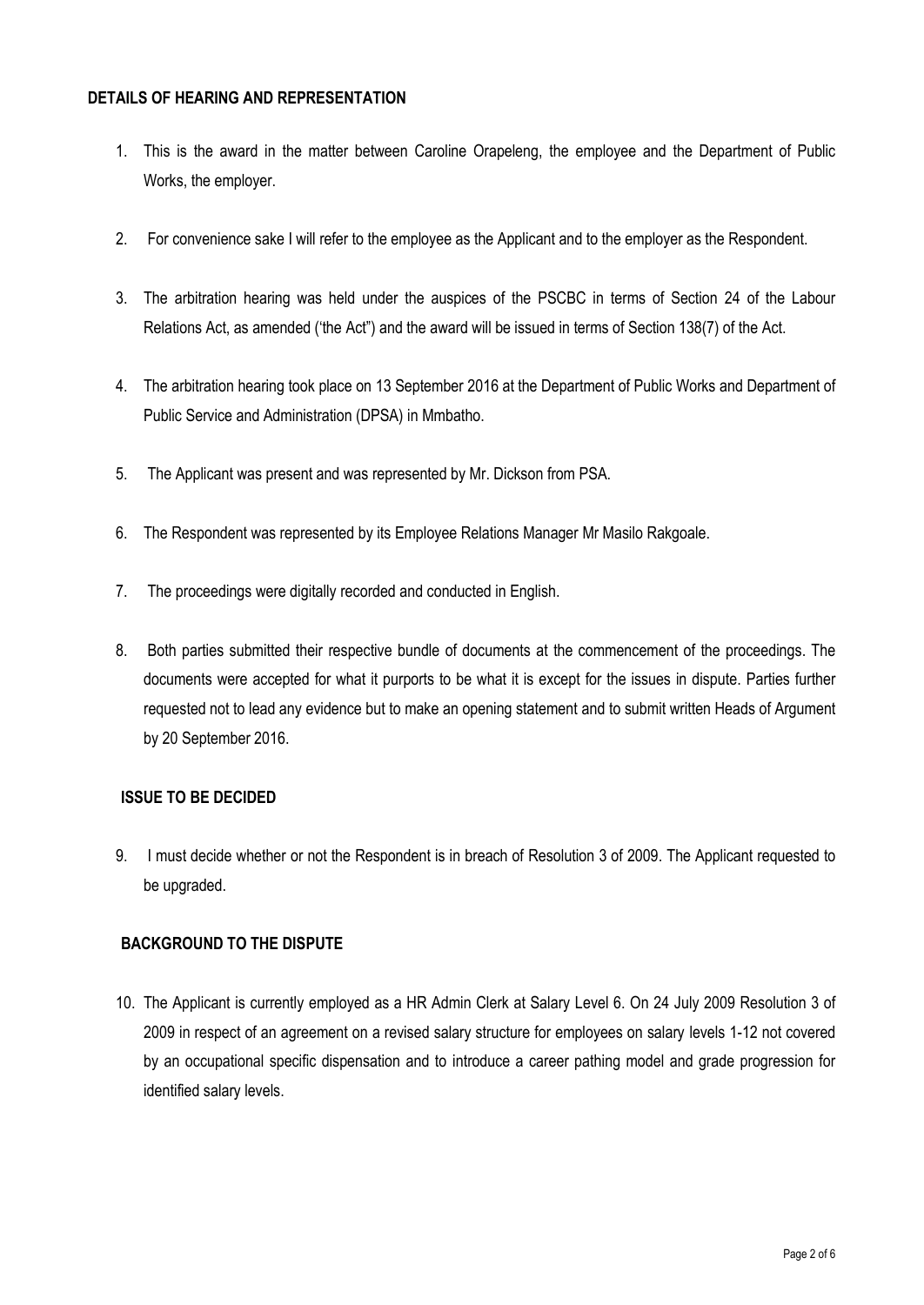- 11. Subsequently, to the resolution being passed, the Applicant's requested to be upgraded in accordance with the provisions of the resolution 3 of 2009 with specific reference to clause 3.6.2.2 from salary level 6 to 7. The Respondent declined the application of the Applicant to be upgraded on the grounds that she does not qualify.
- 12. The Applicant filed a grievance with the Respondent but the dispute remained unresolved. She referred a dispute to the PSCBC on 4 May October 2015. A conciliation meeting was held on 27 November 2015 but the dispute remained unresolved and certificate to such effect was issued.
- 13. On 1 February 2016 the Applicant requested that the dispute be resolved through arbitration.

# **SURVEY OF THE EVIDENCE THE APPLICANT'S CASE**

14. The Applicant argued its case on paper as follows. She has completed 15 years of continuous service with the Respondent on level 6. The Applicant argues that the grade progression has no bearing with a job title but the employee. The overall objective of the paragraph 3.6.2.2 of resolution 3 of 2009 was to recognise and reward long service. In support of her case the Applicant refers to the court judgement in **Coetzer & Others v Minister of Safety and Security & Another [2009] 11 LC at 6.9.2**

### **THE RESPONDENT'S CASE**

- 15. The Respondent submitted the following. Resolution 3 of 2009, clause 3.6.2.7 provides that when an employee is appointed on a post graded on a salary level 6, he /she shall only progress to salary level 7. Clause 3.6.2.9 provides that no employee who was appointed on salary level 4, 5, and 6 can grade progress to salary level 6, 7and 8 respectively, i.e. over the last 2 salary levels.
- 16. These employees must apply for a vacant funded post on those salary levels. More importantly, clause 3.6.2.10 provides that this provision does not do away with the provisions of the of Evaluation system in the public Service.
- 17. DPSA issued circular no 2 of 2009 regarding the implementation of salary /grade progression model for employees on salary level 1 -12 (non OSD employees). Meaning that salary progression is capped to the next higher salary level above the salary level to the post. (in terms the job evaluation system).
- 18. Therefore, employees can only progress from salary 4 to 5 to 6, or from salary level 6 to 7 or from 7 to 8. On 12 December 2012 DPS issued a directive on the implementation of the co -ordination process bench mark job description and grading levels. Bench mark job descriptions were developed for two performer levels in each of the categories.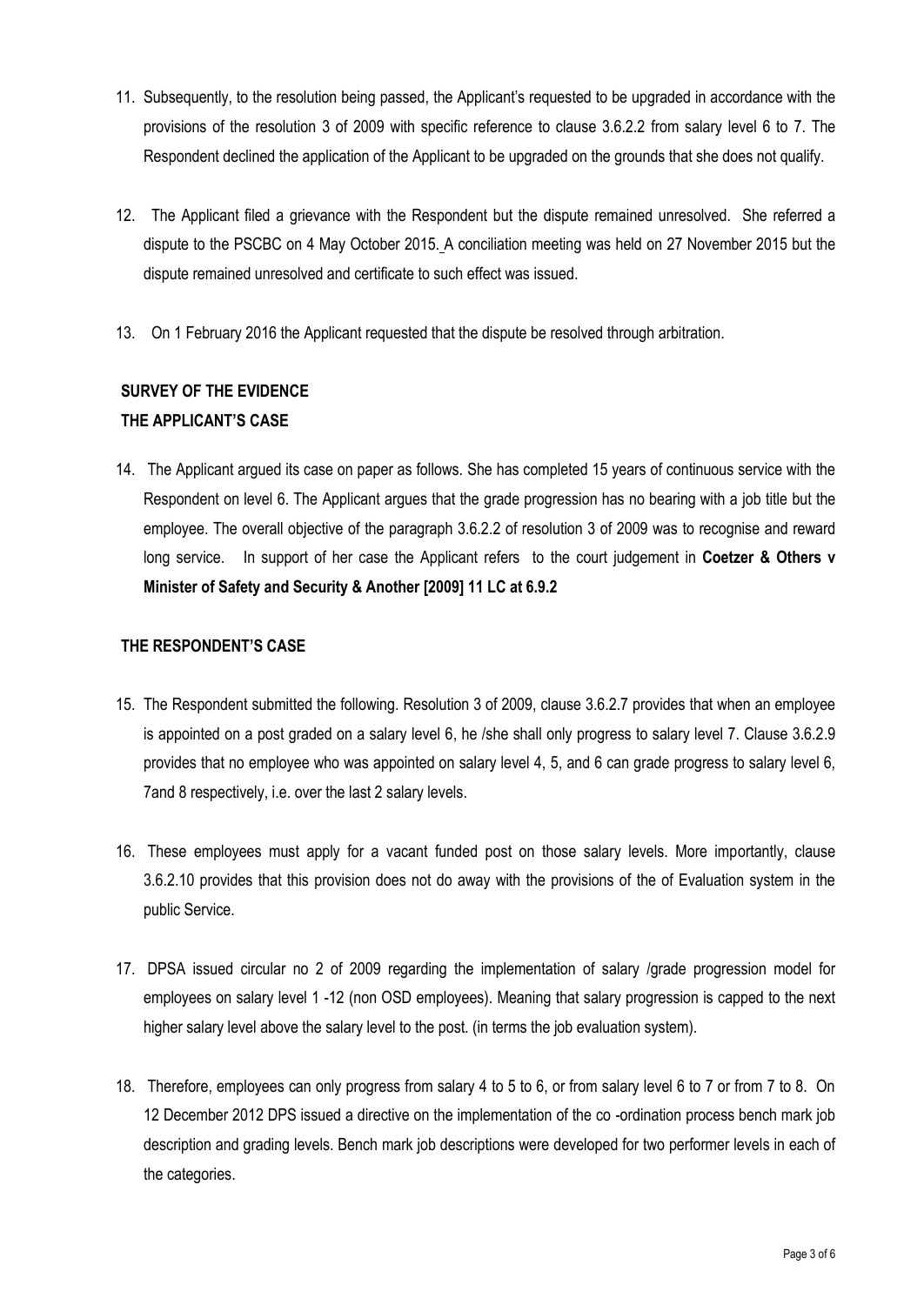- 19. The information was used for the process and the outcomes were as follows. Production level clerk graded on salary level 5 and supervisory level clerks graded on salary level 7. [See annexure C] DPSA issued another circular no 2 to clarify this matter by an illustration in clause 3(b) that incumbent B occupies post graded on salary level 4 of job evaluation.
- 20. The incumbent is remunerated on salary level 5. The incumbent is eligible to grade progress to salary level 6. Therefore salary level 5 is the appropriate salary level in terms of the grade progression model for an incumbent of the posts graded at level 4 to grade progress to salary level 6. Incumbent B remains on salary level 5, despite the fact that she /he has met the qualifying criteria.
- 21. Therefore the Applicant was appointed on post level 6 which is the post that has been re-graded to salary level 5 in terms of DPSA job evaluation outcome dated 12 December 2012. The Applicant has completed 15 years of continuous service on salary level 6 in 2014 , which is after 12 December 2012 (regarding of Clerk post to level 5).
- 22. The Applicant is a clerk on production level and not a supervisory level. For the reasons given the Applicant does not qualify to grade progress to salary level 6 based on the provisions of clause 3.6.2.7 and 3.6.2.9 respectively.

#### **ANALYSIS OF EVIDENCE AND ARGUMENTS**

- 23. I must determine whether the Applicant qualifies to be upgraded in terms of PSCB Resolution 3 of 2009.
- 24. The relevant clause 3.6.2.2 provides that salary with effect from 1 April 2010 salary adjusted with effect from 1 July annually )an employee on salary level 4,5, 6, or 7 , who has completed the 15 years of continuous service on a salary level , irrespective of the notch , and has obtained a least satisfactory rating in his /her performance assessment (the average assessment over at least 2 years period will determine the performance rating), shall grade (salary level ) progress to salary level 5, 6, 7, and 8 respectively . This is not subject to the post availability.
- 25. When interpreting collective agreements arbitrators should follow the judgement of the LAC in the matter between **North East Cape Forests v SAAPAWU & others (2) 1997 (18) ILJ971 (LAC)***"A Collective Agreement in terms of the Act is not an ordinary contract and the context within which a collect agreement operates under the Act is vastly different from a commercial contract. Froneman DJP has indicated that the primary objects of the Act were better served by a "practical approach to the interpretation and application of Collective Agreements rather than by reference to purely contractual principles". This is not to say however that the ordinary principles of interpretation of contract are never appropriate when interpreting and applying collective agreements.*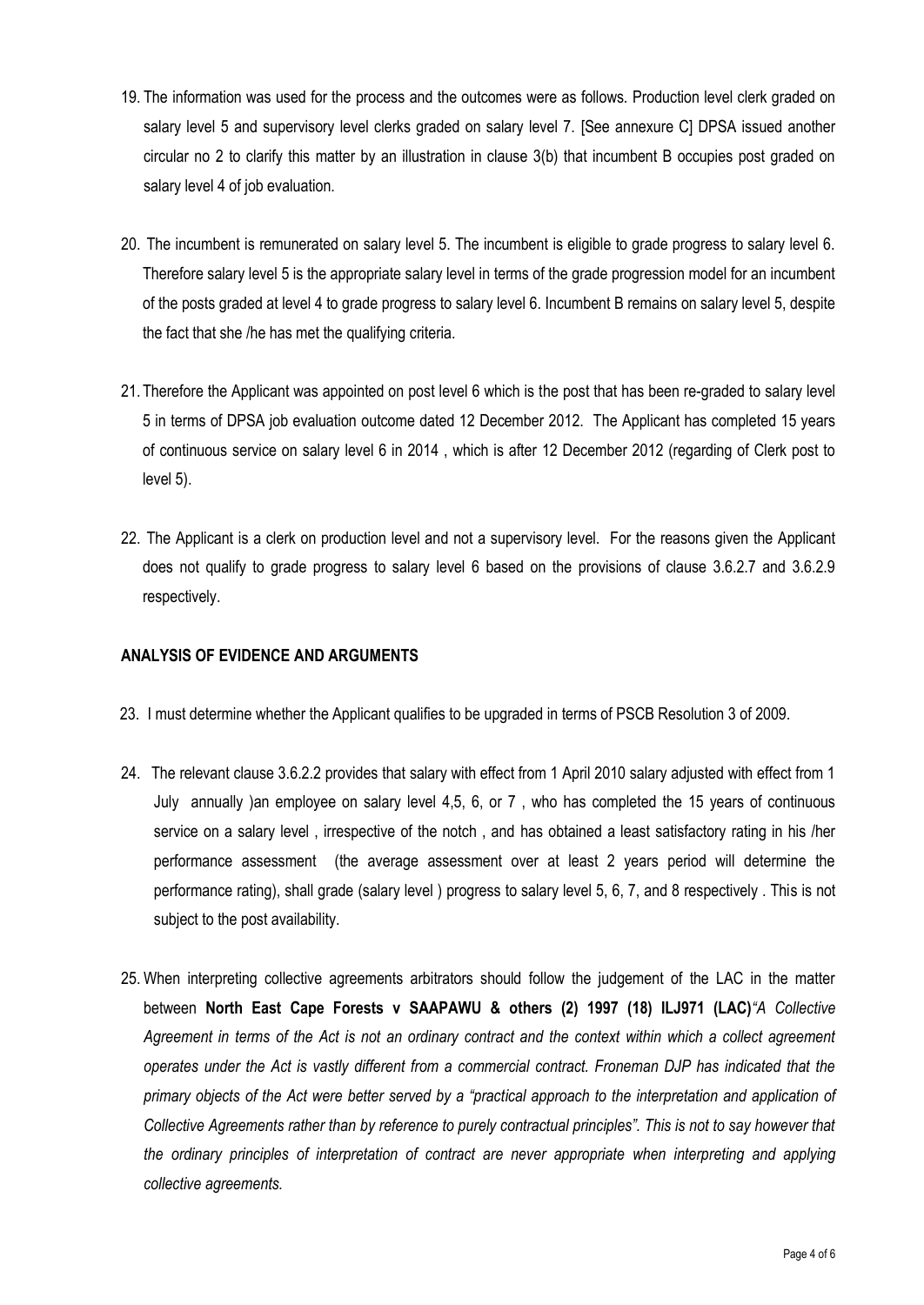- 26. In Northern Cape Forests the Court merely stressed that the interpreter should ask the further question whether an interpretation yielded by these principles accords with objectives of the LRA. The fact is that a collective agreement is a written memorandum which is meant to reflect the terms and conditions to which parties have agreed at the time they concluded the agreement.
- 27. The courts and arbitrators must therefore strive to give effect to that intention. Thus the Courts frequently apply the 'parole evidence' rule- that is that evidence outside the written agreement itself is not generally permissible when the words of the memorandum are clear- when interpreting collective agreement. I only had the parties on paper to take into account in making a determination in the present dispute. Notwithstanding the above case law in dealing with interpretation of collective agreements.
- 28. In the Applicant's brief written argument it submits that the intention was to be recognised long service. I only received the Applicant arguments without any supporting documentary evidence in support of her case. On the other hand the Respondent provided documentary evidence in support of their case.
- 29. It is common cause that the Applicant has completed 15 continuous years of service on salary level 6. The evidence before me shows that she achieved her fifteen years during 2014. She achieved her completed years after 12 December 2012, meaning after the re-grading of the clerk's post to salary level 5.
- 30. I carefully studied the Respondent's argument and must concur insofar as the argument was presented. Firstly, the provisions of clause 3.6.2.2 is not simply about rewarding years of service but clearly speaks to other criteria that is required such as satisfactory rating, performance assessment.
- 31. Therefore the Applicant's contention that she should be upgraded purely on service is incorrect. Furthermore, I am satisfied that the Respondent has applied its mind and correctly interpreted clause 3.6.2.9 that provides that no employee who was appointed on salary level 4,5, and 6 can grade progress to salary level 6,7 and 8 respectively.
- 32. It stands to reason that should the Applicant wish to be grade progressed to the next level she should apply for a funded vacant post. Alternatively, if she wishes to advance she should be subjected to a job evaluation in terms of clause 3.6.2.10. The job evaluation results before me shows that the Applicant was re-graded to salary level 5 which was conducted by DPSA on 12 December 2012.
- 33. Having regard to the above, I accordingly make the following finding.